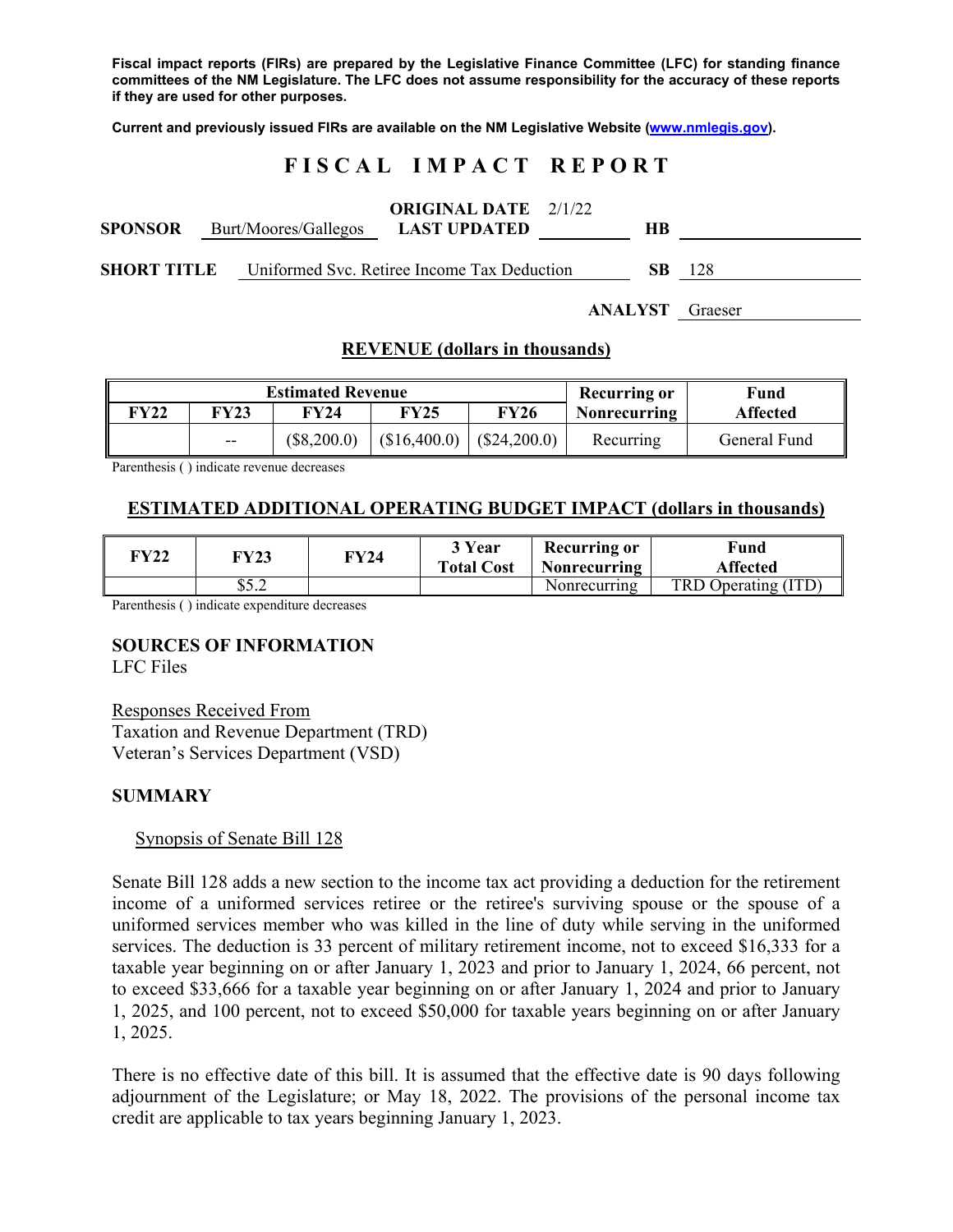# **FISCAL IMPLICATIONS**

This bill may be counter to LFC's tax policy principle of adequacy, efficiency, and equity. Due to the increasing cost of tax expenditures, revenues may be insufficient to cover growing recurring appropriations.

TRD describes the methodology for this estimate:

"Two sources of data were analyzed to arrive at an estimated revenue impact. The first data source is the U.S. Department of Defense (DOD) annual *Statistical Report on the Military Retirement System* published September 2021 for the federal fiscal year that ended September 30, 2020. The second data source was a sample of New Mexico military retiree state income tax returns for tax year 2018. The analysis takes into account the new 5.9% marginal tax rate effective for Tax Year 2021 and beyond."

"The *Statistical Report on the Military Retirement System* provides an aggregate number of retirees and survivor beneficiaries by state, and an aggregate amount of benefits distributed. As of September 30, 2020, New Mexico had 20,806 reported retirees and 2,812 survivor beneficiaries. Based on the DOD report, survivor benefits includes spouses of service members killed in the line of duty. Aggregate annual distribution of military retirement benefits for retirees and survivors was approximately \$606 million. This analysis assumes all retirees were qualified by years of service or disability to receive lifetime benefits."

"The sample of military retiree returns was used to establish an average personal income tax (PIT) decrease per retiree based on the percentage deduction amounts and maximum amounts per tax year up to 100% and no more than a \$50,000 deduction in tax years after January 1, 2025. Retiree annuities were increased by a cost of living adjustment, which for most retirees per the DOD report is based on the Urban Wage Earner and Clerical Worker Consumer Price Index (CPI-W). All other taxable income reported on the returns was kept flat. Subtracting the deduction amount, a new taxable income was calculated, and the PIT rates applied to determine the new PIT due. An average PIT decrease per year was calculated with the sample of 15,000 returns."

# **SIGNIFICANT ISSUES**

TRD carefully analyzed this bill the following highlights a number of factors the agency identified as potential issues:

"There are important social policy goals that may be served by exempting certain retirement income from personal income taxation. First, many seniors live at or near the poverty line, and retirement income can be fixed. Any reduction in the amount of tax they pay can be significant for them. For a couple with an adjusted gross income of only \$25,100, the level at which their benefits currently become subject to income tax, even a small reduction in taxes can provide for better nutritional or health outcomes, or can allow them to create a small fund for emergencies. Even couples with an adjusted gross income of \$50,000 may have a tight budget, and benefit from any amount of reduction in their tax liability.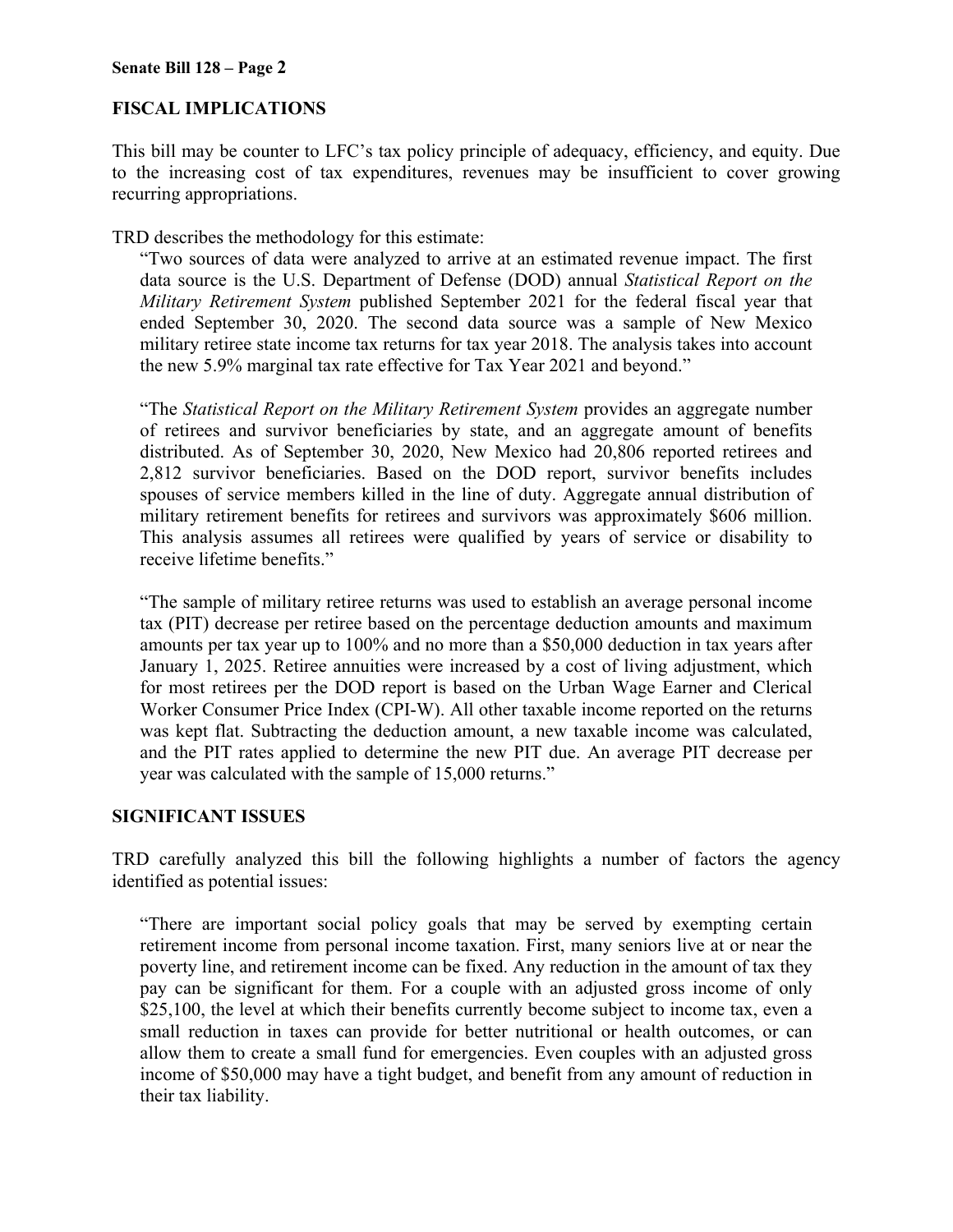"The second policy benefit flows from this first point. Even seniors with higher incomes who receive the bulk of the benefits of the exemption are more likely to spend their money in the state leading to increased economic activity, increased gross receipts for those serving that population, and consequently higher tax revenues for both the state and local governments. Retirees are more likely to spend their money, and to have more discretionary income. Any additional discretionary income they receive as a result of tax cuts, except for the very highest income individuals, are more likely to be spent. Due in part to the change to destination sourcing rules, the impact of increased spending by seniors living in New Mexico will be felt in the communities where those seniors live."

"Studies have shown that seniors contribute to their communities in multiple significant ways. Seniors often contribute more than other groups through volunteer work. Many seek additional sources of income, and therefore perform part-time work that would not be done by non-retired individuals who need the income that full-time work provides. Especially at times such as now, where businesses struggle to find workers to fill jobs, and when unemployment is historically low, having a skilled senior population benefits businesses and the overall economy. Seniors also often provide family support, attending for instance to some child-care or home-care responsibilities that working adults cannot perform, or lack adequate time to perform. Again, this factor is especially relevant today, when more adults are forced to work from home, when schools are still teaching remotely, and when daycare options have become more limited. Many grandparents care for grandchildren, or at least share in childcare responsibilities. Communities can therefore benefit both economically and socially from having a large senior presence."

According to the New Mexico Human Services Department, "in 2019, 13.5% of New Mexico seniors were below the poverty rate, the highest rate of senior poverty in the nation. Rates of poverty varied from 5.5% in Los Alamos County to 24.1% in McKinley County. New Mexico is also projected to have amongst the highest population over the age of 65 by the year 2030."

"Regarding attracting more retirees to the state, exempting retirement income is one of many factors that could help in achieving that goal. For example, Texas does not tax any income, military retirement or otherwise, at all. Yet the state features as one of the least tax friendly states for retirees in the country because of its high property and sales taxes<sup>1</sup>. Notably, New Mexico's property taxes are amongst the lowest in the nation. Furthermore, New Mexico already provides an attractive income tax exemption for individuals over 65 years of age under Section 7-2-5.2."

"Personal income tax represents a consistent source of revenue for many states. While this revenue source is susceptible to economic downturns, it is also positively responsive to economic expansions. New Mexico is one of 42 states, along with the District of Columbia, that impose a broad-based PIT. The PIT is an important tax policy tool that has the potential to further both horizontal equity, by ensuring the same statutes apply to all taxpayers, and vertical equity, by ensuring the tax burden is based on taxpayers' ability to pay."

"Excluding types of retirement income from the taxable base is seen as eroding horizontal equity in state income taxes. By excluding income based on retirement status and profession, taxpayers

<sup>1</sup> <sup>1</sup> https://www.kiplinger.com/kiplinger-tools/retirement/t055-s001-state-by-state-guide-to-taxes-onretirees/index.php?state\_id=44#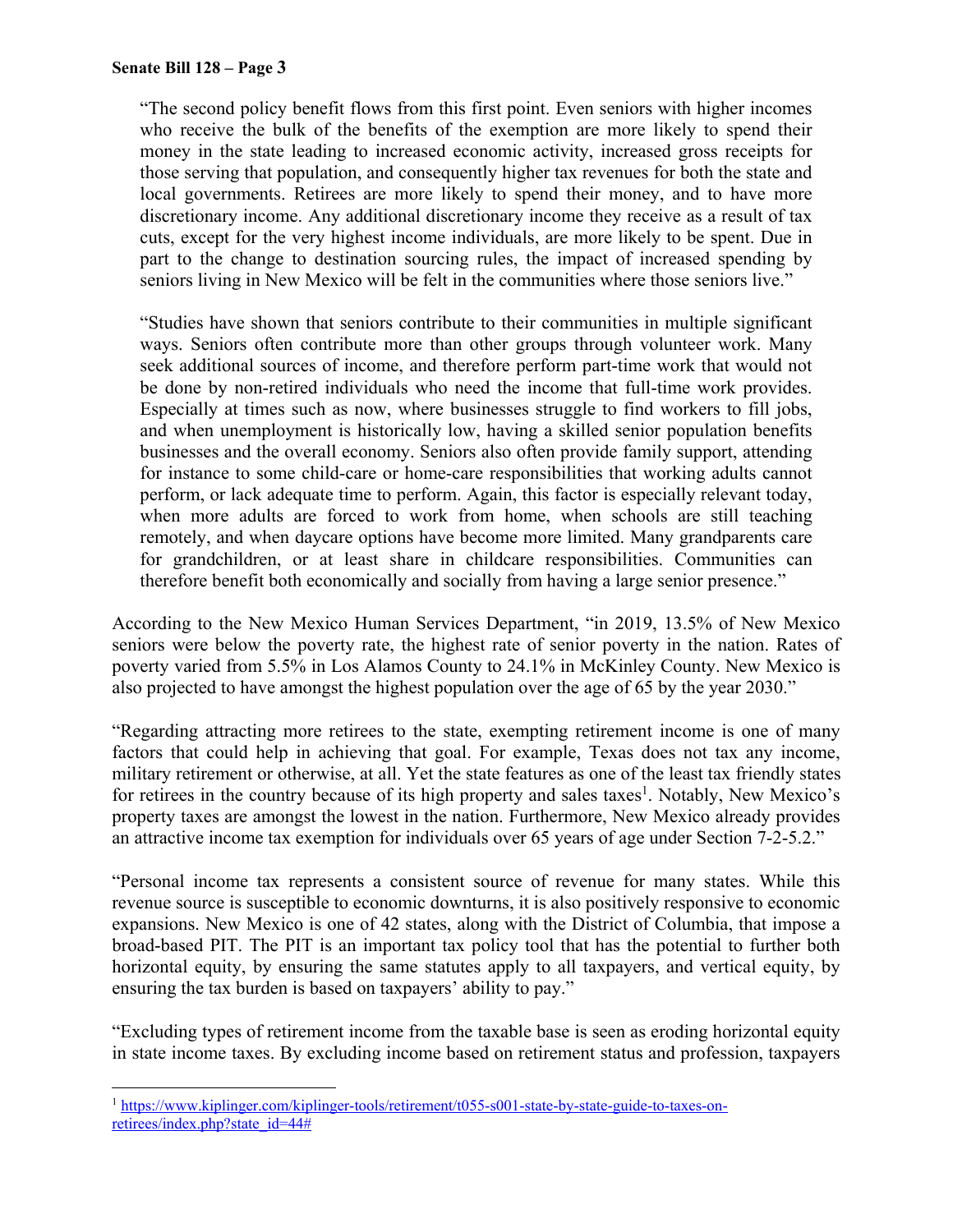in similar economic circumstances are no longer treated equally, with older taxpayers receiving a benefit not available to younger taxpayers at the same level of income."



#### **Chart 1**

"Chart 1 compares the income level at which each state's initial income tax rate takes effect for a married couple. New Mexico, along with seven other states, has the third highest income level (\$25,100) at which a couple's income may begin to be taxed. Conversely, Pennsylvania's income tax is applicable to most non-zero income. So, while New Mexico taxes retirement income, including for military retirees, the state does not begin to tax a couple's income until the \$25,100 threshold. New Mexico also provides PIT exemptions ranging from \$1,000 to \$8,000 to lowincome individuals aged 65 years and older or blind."

"There are many reasons why states may exempt some income for retirees, such as lessening the economic burdens for individuals on fixed incomes and trying to attract retirees to the state. As Chart 1 illustrates though, the consideration of such exclusions and eroding horizontal equity must be placed in context of the federal and state tax structure, in its entirety."

"Regarding attracting more retirees to the state, exempting retirement income is one of many factors that could help in achieving that goal. For example, Texas does not tax any income, military retirement or otherwise, at all. Yet the state features as one of the least tax friendly states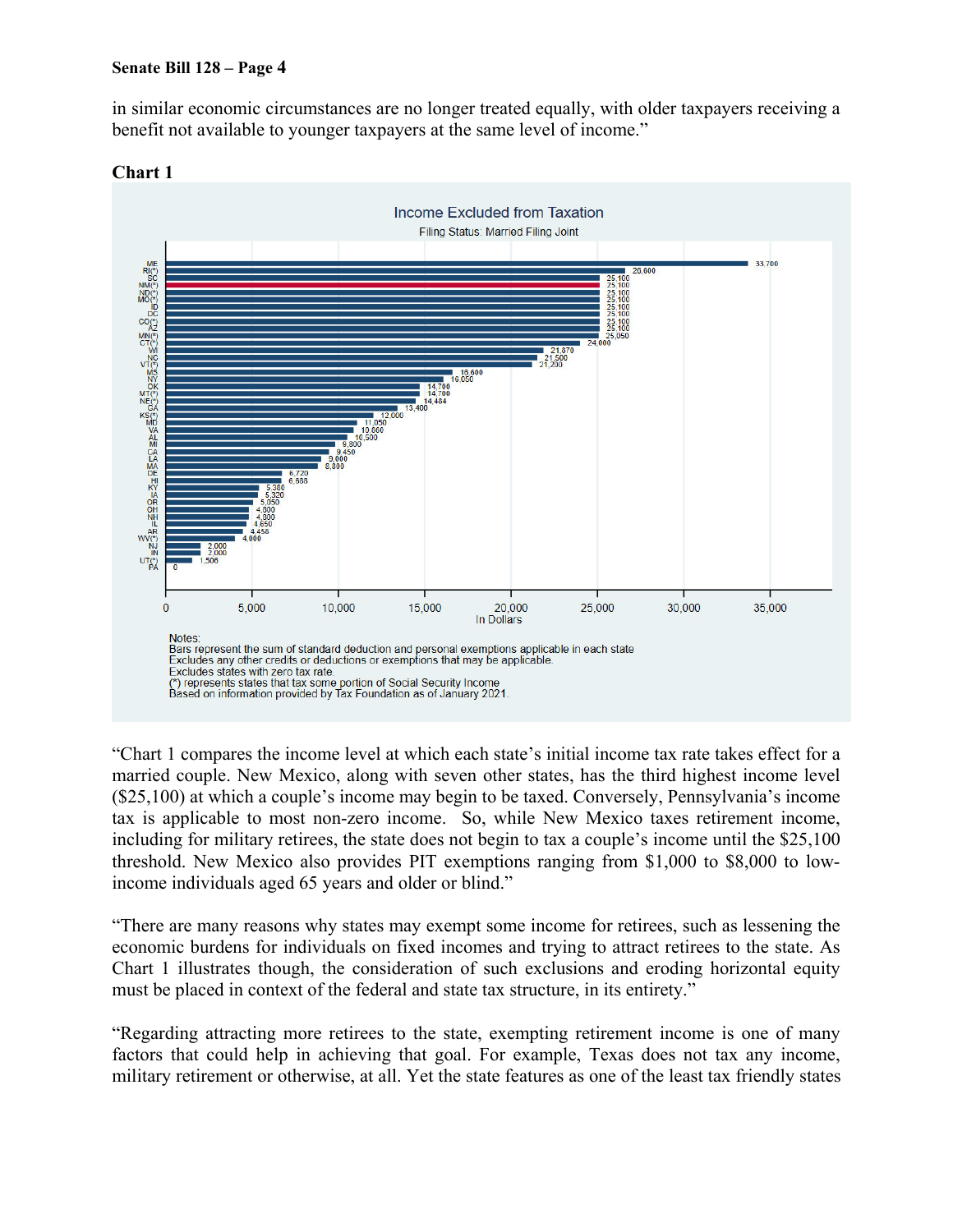for retirees in the country because of its high property and sales taxes<sup>2</sup>. Notably, New Mexico's property taxes are amongst the lowest in the nation. Looking at New Mexico's tax code holistically, the proposed deduction may not be necessary, at least not to achieve this policy goal, especially if the deduction is contrary to other, over-arching tax policy goals of simplicity and equity.

"….New Mexico is one of 42 states, along with the District of Columbia, that impose a broadbased PIT. The PIT is an important tax policy tool that has the potential to further both horizontal equity, by ensuring the same statutes apply to all taxpayers, and vertical equity, by ensuring the tax burden is based on taxpayers' ability to pay. Excluding types of retirement income from the taxable base is seen as eroding horizontal equity in state income taxes. By excluding income based on retirement status and profession, taxpayers in similar economic circumstances are no longer treated equally, with older taxpayers receiving a benefit not available to younger taxpayers at the same level of income."

"New Mexico, along with seven other states, has the third highest income level (\$25,100) at which a couple's income may begin to be taxed. Conversely, Pennsylvania's income tax is applicable to most non-zero income. So, while New Mexico taxes retirement income, including for military retirees, the state does not begin to tax a couple's income until the \$25,100 threshold. New Mexico also provides PIT exemptions to low-income individuals aged 65 years and older or blind."

"There are many reasons why states may exempt some income for retirees, such as lessening the economic burdens for individuals on fixed incomes and trying to attract retirees to the state. …[However,] the consideration of such exclusions and eroding horizontal equity must be placed in context of the federal and state tax structure, in its entirety."

"Regarding attracting more retirees to the state, exempting retirement income is one of many factors that could help in achieving that goal. For example, Texas does not tax any income, military retirement or otherwise, at all. Yet the state features as one of the least tax friendly states for retirees in the country because of its high property and sales taxes<sup>3</sup>. Notably, New Mexico's property taxes are amongst the lowest in the nation. Looking at New Mexico's tax code holistically, the proposed exemption may not be necessary, at least not to achieve this policy goal, especially if the exemption is contrary to other, over-arching tax policy goals of simplicity and equity."

# **PERFORMANCE IMPLICATIONS**

The LFC tax policy of accountability is not met since TRD is not required in the bill to report annually to an interim legislative committee regarding the data compiled from the reports from taxpayers taking the exemption and other information to determine whether the exemption is meeting its purpose. TRD will report utilization data in its annual Tax Expenditure Report. However, TRD will not have access to data to establish if the bill actually increases the number

 $\overline{a}$ <sup>2</sup> https://www.kiplinger.com/kiplinger-tools/retirement/t055-s001-state-by-state-guide-to-taxes-onretirees/index.php?state\_id=44#<br><sup>3</sup> https://www.kiplinger.com/kiplinger-tools/retirement/t055-s001-state-by-state-guide-to-taxes-on-

retirees/index.php?state\_id=44#